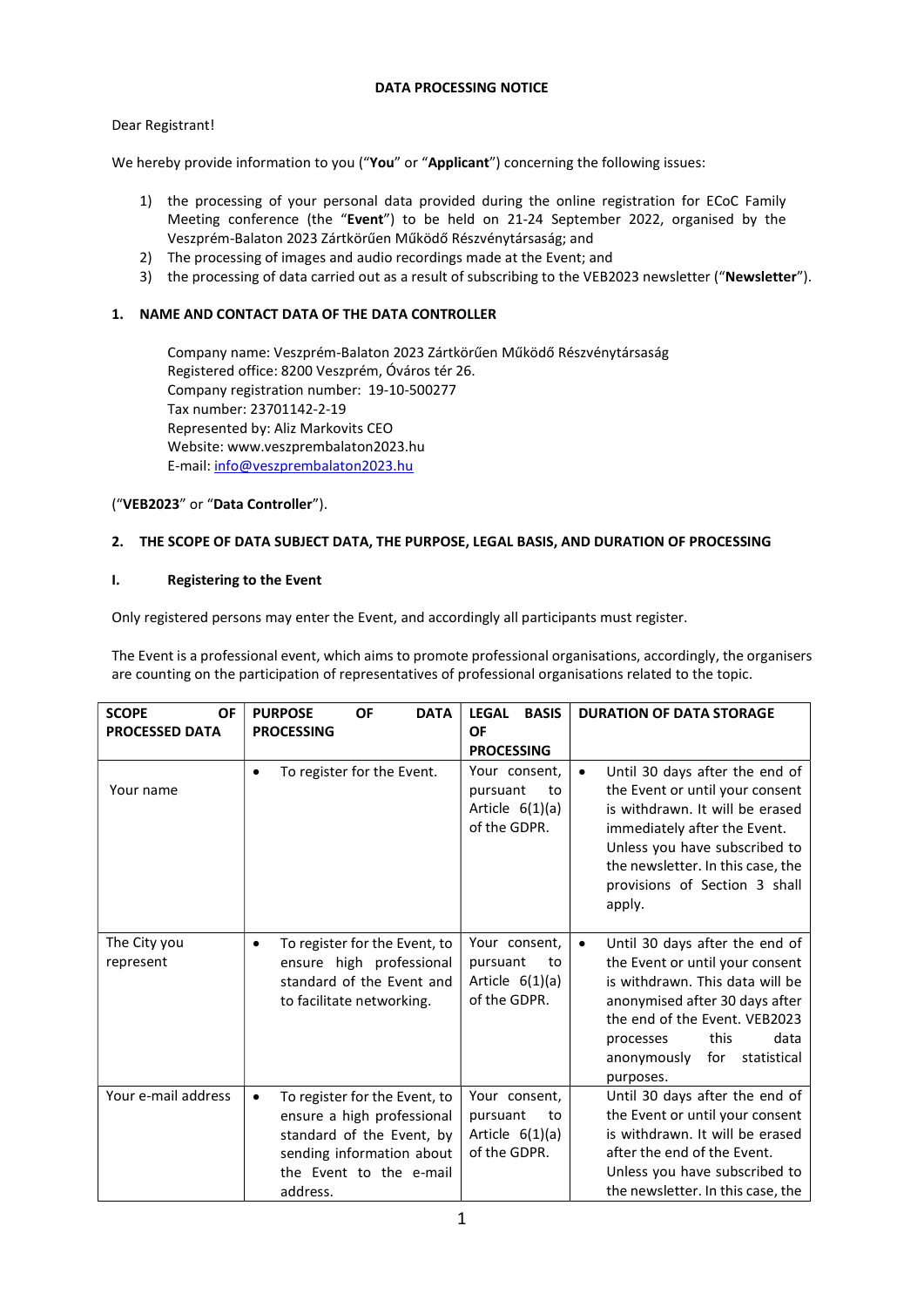|                   |           |                                                                                                                                                                      |                                                                      | provisions of Section 3 shall<br>apply.                                                                                                                                                                                                              |
|-------------------|-----------|----------------------------------------------------------------------------------------------------------------------------------------------------------------------|----------------------------------------------------------------------|------------------------------------------------------------------------------------------------------------------------------------------------------------------------------------------------------------------------------------------------------|
| Your phone number | $\bullet$ | To ensure a high<br>professional standard of<br>the Event. Provision of the<br>telephone number is<br>required to ensure<br>maintaining contact during<br>the Event. | Your consent,<br>pursuant<br>to<br>Article $6(1)(a)$<br>of the GDPR. | Until 30 days after the end of<br>the Event or until your consent<br>is withdrawn. It will be erased<br>after the end of the Event.<br>Unless you have subscribed to<br>the newsletter. In this case, the<br>provisions of Section 3 shall<br>apply. |

You can unsubscribe from the Event by sending an e-mail to the following address: info@veszprembalaton20203.hu

#### II. Images and audio recordings

Images and audio recordings ("Recording") will be made at the Event, and the processing of personal data generated in this way is also covered by this Notice.

| <b>SCOPE</b><br>OF<br><b>PROCESSED</b><br><b>DATA</b>                                                     | <b>PURPOSE OF DATA PROCESSING</b>                                                                                                                                                                                                                                                                                                                                                                                                                                                                      | <b>OF</b><br>LEGAL BASIS<br><b>PROCESSING</b>                                                                                                                                                                          | <b>DURATION</b><br><b>OF</b><br><b>DATA STORAGE</b> |
|-----------------------------------------------------------------------------------------------------------|--------------------------------------------------------------------------------------------------------------------------------------------------------------------------------------------------------------------------------------------------------------------------------------------------------------------------------------------------------------------------------------------------------------------------------------------------------------------------------------------------------|------------------------------------------------------------------------------------------------------------------------------------------------------------------------------------------------------------------------|-----------------------------------------------------|
| Images and<br>audio<br>recordings<br>about<br>the<br>data<br>subjects<br>("Recording<br>$^{\prime\prime}$ | For VEB2023 to promote the<br>"Veszprém European Capital of<br>Culture 2023" project (the<br>"Project"), in particular, but not<br>exclusively, through summaries<br>using the Recordings, videos<br>promoting or presenting the<br>Project, and by publishing these<br>on VEB2023's YouTube channel,<br>Facebook page, LinkedIn page<br>and its website for the public, as<br>well as through competitions,<br>tenders and campaigns and<br>other forums suitable for the<br>promotion of the Project | Pursuant to Article<br>$6(1)(f)$ of the GDPR,<br>the<br>data<br>controller's<br>legitimate interest<br>in promoting and<br>informing<br>the<br>public about<br>the<br>Project<br>implemented in the<br>public interest | 31<br>until<br>December 2024                        |

#### III. Newsletter

During the registration, you can subscribe to the newsletter service by ticking the appropriate newsletter checkbox, choosing to subscribe to the VEB2023 newsletter.

| <b>SCOPE</b><br><b>OF</b><br><b>PROCESSED</b><br><b>DATA</b> | <b>PURPOSE OF DATA PROCESSING</b> | <b>BASIS OF</b><br>LEGAL<br><b>PROCESSING</b>                                             | <b>DATA</b><br><b>DURATION</b><br><b>OF</b><br><b>STORAGE</b>                                    |
|--------------------------------------------------------------|-----------------------------------|-------------------------------------------------------------------------------------------|--------------------------------------------------------------------------------------------------|
| Your name and<br>e-mail address,                             | To send Newsletters               | of<br>basis<br>Legal<br>6(1)(a)<br>the<br>of<br>GDPR.<br>data<br>the<br>subject's consent | processing: Article   until 31 December 2024, or<br>until<br>consent<br>vour<br>is<br>withdrawn. |

### 3. DATA SECURITY

The Data Controllers shall protect the personal data provided in accordance with the provisions on the security of personal data, including by taking the appropriate measures to protect against unauthorised access,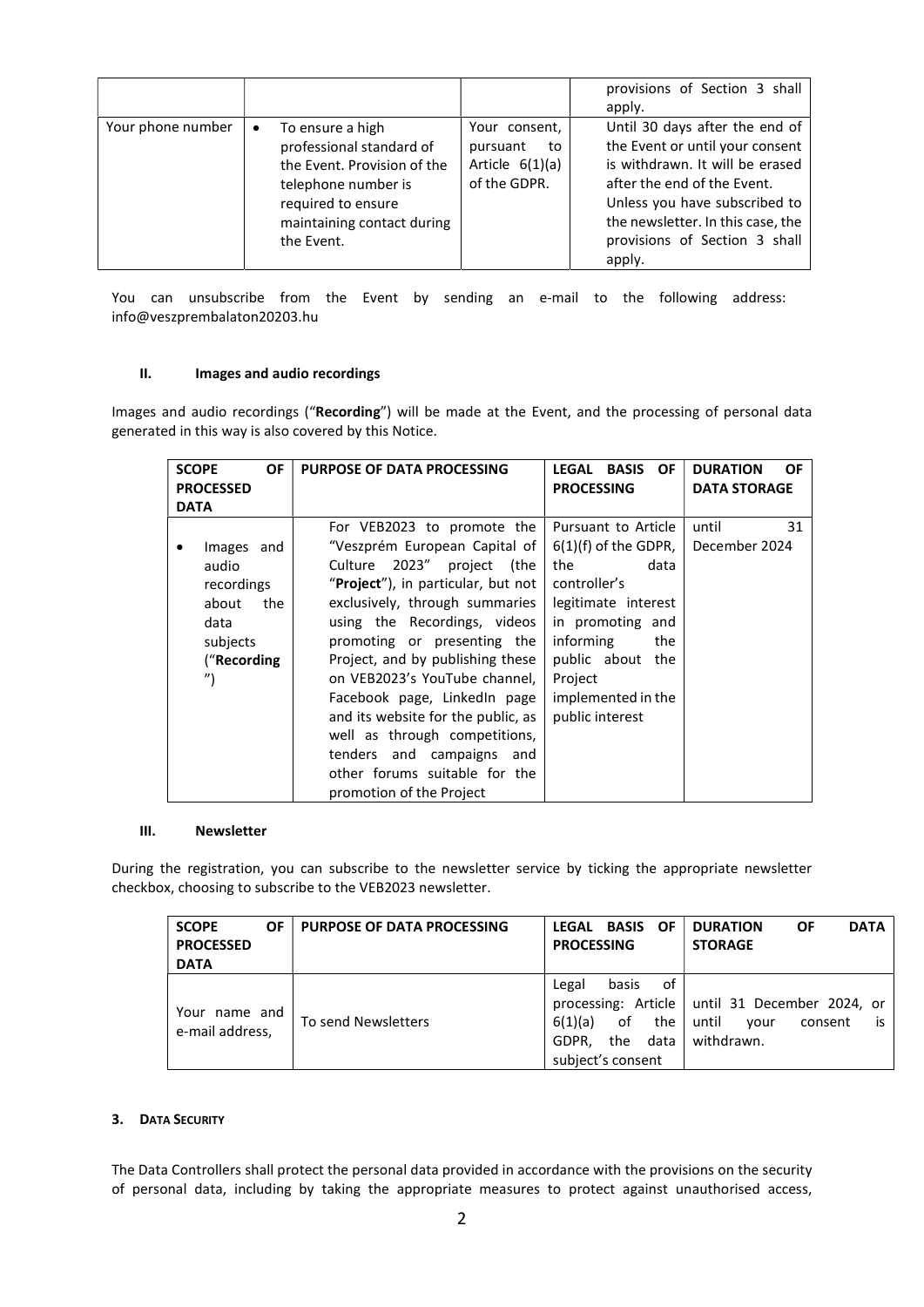alteration, transmission, disclosure, erasure or destruction, and in this context they shall grant access to databases containing personal data only to their staff members who are involved in achieving the purpose of the processing or who need to do so for their troubleshooting duties.

### 4. RECIPIENTS OF THE PERSONAL DATA, THE PROCESSOR

Participants' personal data may be accessed by VEB2023 Event organiser staff and volunteers.

Registration is done using the Typeform service, for which the following processor is used by VEB2023:

### TYPEFORM SL

registered office: Carrer Bac de Roda, 163, local, 08018 - Barcelona (Spain), tax number: C.I.F. B65831836. e-mail: support@typeform.com

VEB2023 may also use a third party as a processor for achieving the usage purpose of the Recordings. The activities of these third parties are limited to works on visual materials necessary to achieve the purpose of the processing, they do not process or record the personal data themselves, but use them for operations as instructed by VEB2023 (e.g. video creation, cutting, editing).

The VEB2023 newsletter is expected to be sent from the end of 2022. For the sending of newsletters, VEB2023 may use a processor, whose identity will be communicated to the data subjects in an appropriate manner after such processor has been selected and the appropriate data processing agreement has been concluded.

### 5. DATA SUBJECTS' RIGHTS IN RELATION TO THIS PROCESSING

### 5.1. Right of access

Pursuant to Article 15 of the GDPR, you have the right to request information from the Data Controllers at any time on whether and how your personal data are processed, including the purposes of the data processing, the recipients to whom the data have been disclosed or the source from which the data were obtained by the Data Controllers, the retention period, any of your rights in relation to the processing and, in the case of transfers to third countries or international organisations, information on the safeguards relating thereto.

In exercising your right of access, you also have the right to request a copy of the data as follows:

- The right to request a copy must not adversely affect the rights and freedoms of others, i.e. if other data subjects are identifiable in the Recording, the Data Controller will take technical measures (such as image editing, including obscuring or blurring) to protect the rights of third parties.
- If your request is excessive or manifestly unfounded, the Data Controller may charge you a reasonable fee under Article 12(5)(a) of the GDPR or refuse to act on your request (Article 12(5)(b) of the GDPR).

### 5.2. Right to rectification

Pursuant to Article 16 of the GDPR, the Data Controller will rectify or complete personal data concerning you at your request.

### 5.3. Right to erasure ('right to be forgotten')

Under Article 17 of the GDPR, if you request the erasure of your personal data, the Data Controller will erase them without undue delay:

- If they are no longer necessary for the purpose for which they were originally stored or if the processing is unlawful,
- If you withdraw your consent and there is no other legal basis for the processing.
- In terms of the Recordings, if you exercise your right to object and there are no overriding compelling legitimate grounds for the processing.